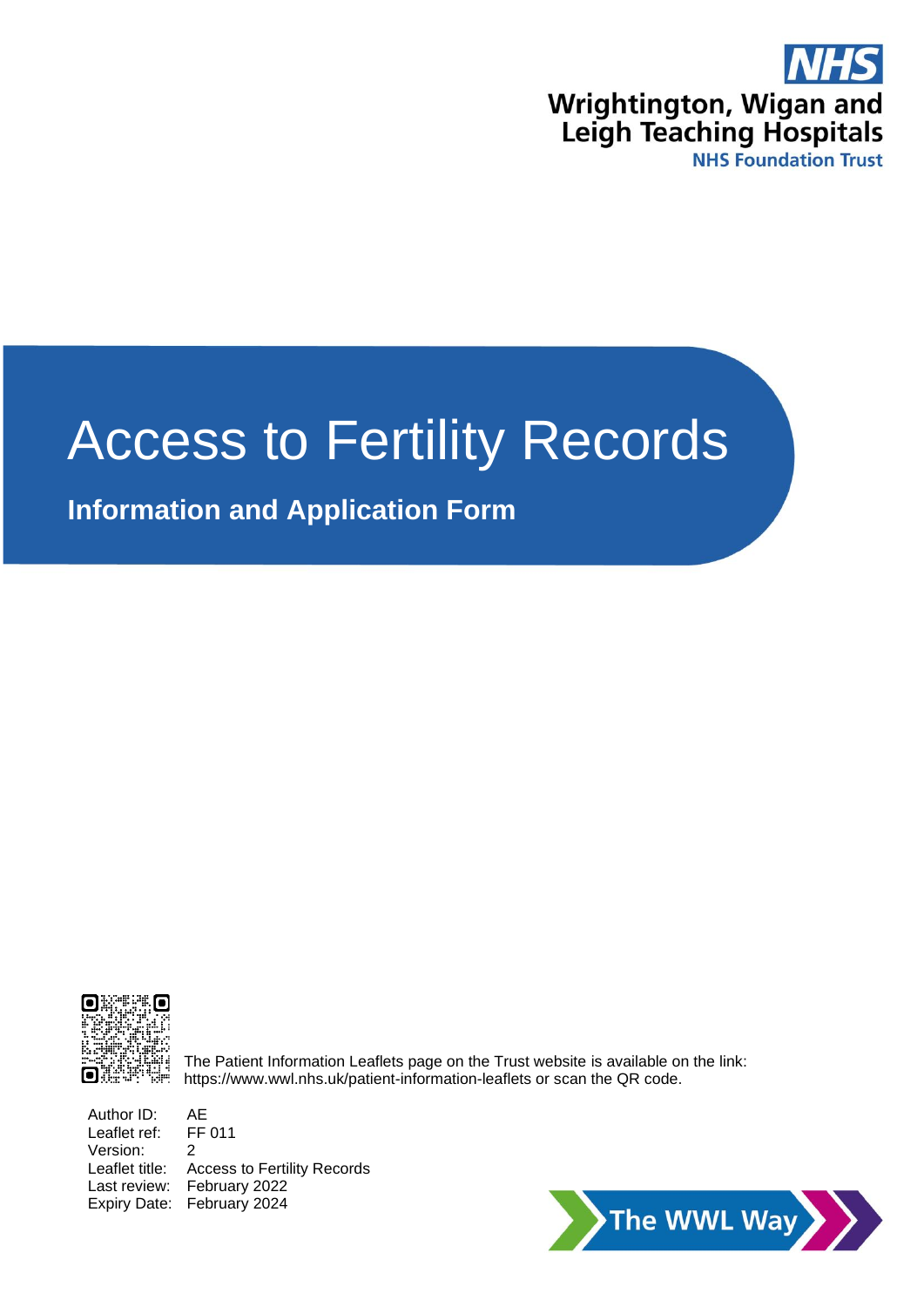## **Background**

Access requests for fertility records can be made by patients wishing to view their own records, or by an individual acting on the authority of the patient (for example, by written authorisation exercising parental rights or court appointment).

The patient's personal representative or someone with a claim arising from the death of the patient can make applications for access to a deceased person's fertility records.

Applications for requests to access fertility records should be made to the organisation holding the relevant records (named in this leaflet as the Record Holder). For example, this could be your hospital, general practitioner (GP) or private health care provider.

The application form for access to fertility records is at the end of this leaflet. One application per partner must be completed.

This is for records held by Wrightington, Wigan and Leigh Teaching Hospitals NHS Foundation Trust.

Fertility Fusion

Please return either by post to:

Fertility Fusion Wrightington Hospital Hall Lane Appley Bridge Wigan WN6 9EP

Or by E-mail to: [info@fertilityfusion.co.uk](mailto:info@fertilityfusion.co.uk)

## **Rights**

The Data Protection Act 2018 governs the request for the public to have access to their health records. This Act gives certain rights of access, but the Record Holder is entitled to withhold information considered to be detrimental to the physical or mental health of the patient or other person, or if it contains information given by a third party. The Record Holder does not have to disclose the fact that the information has been withheld.

You can ask for corrections to the records and you are entitled to a copy of the correction, or, if the record is not corrected, you are entitled to a copy of the Record Holder's note of the request and any discussion regarding this.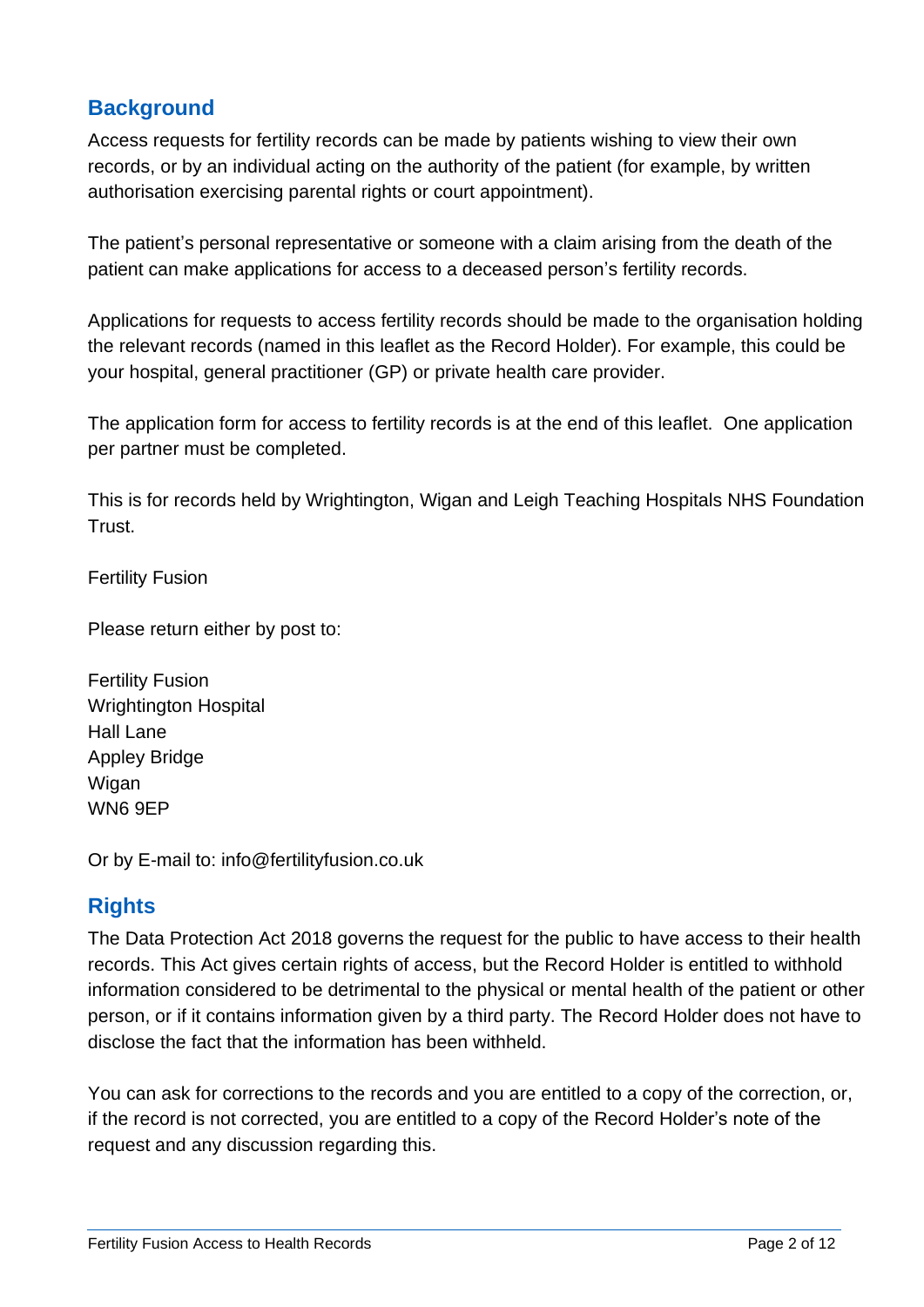The Trust must respond to your application within one calendar month. However if a request is deemed to be complex this is extended by a further two calendar months. Complex requests are those which involve the retrieval, interrogation and electronic capture of any paper records.

## **Receiving or Accessing the Records**

Records will be sent out to you in paper form via the postal service, or can be collected by prior arrangement at Fertility Fusion. If you would prefer to view the records please indicate this by ticking the box on the application form below. Complaints If you would like to make a complaint about an Access to Fertility Record request please contact the Information Governance Department using the details below:

Information Governance Department Wrightington, Wigan and Leigh Teaching Hospitals NHS Foundation Trust Wrightington Hospital Hall Lane Appley Bridge Wigan WN6 9EP

E-mail: [DPARequests@wwl.nhs.uk](mailto:DPARequests@wwl.nhs.uk)

If you are not happy with the outcome of this, you can complain to the Information Commissioner's Office (ICO). Information can be obtained from the Information Commissioner's website on www.ico.gov.uk or by contacting:

Information Commissioner's Office Wycliffe House Water Lane Wilmslow Cheshire SK9 5AF Telephone 01625 545700

## **Confidentiality**

Patients have a right to have their personal information kept confidential and Record Holders are obliged to be satisfied that an applicant who applies for access is the person they say they are or is otherwise entitled to access the records requested. The minimum security check would be confirmation of identity but we are entitled to request additional information in certain circumstances. This would be explained to you at the time of application.

## **Fees**

People applying for copies of or access to medical records **may** be charged a fee if the request is deemed to be vexatious or repetitive.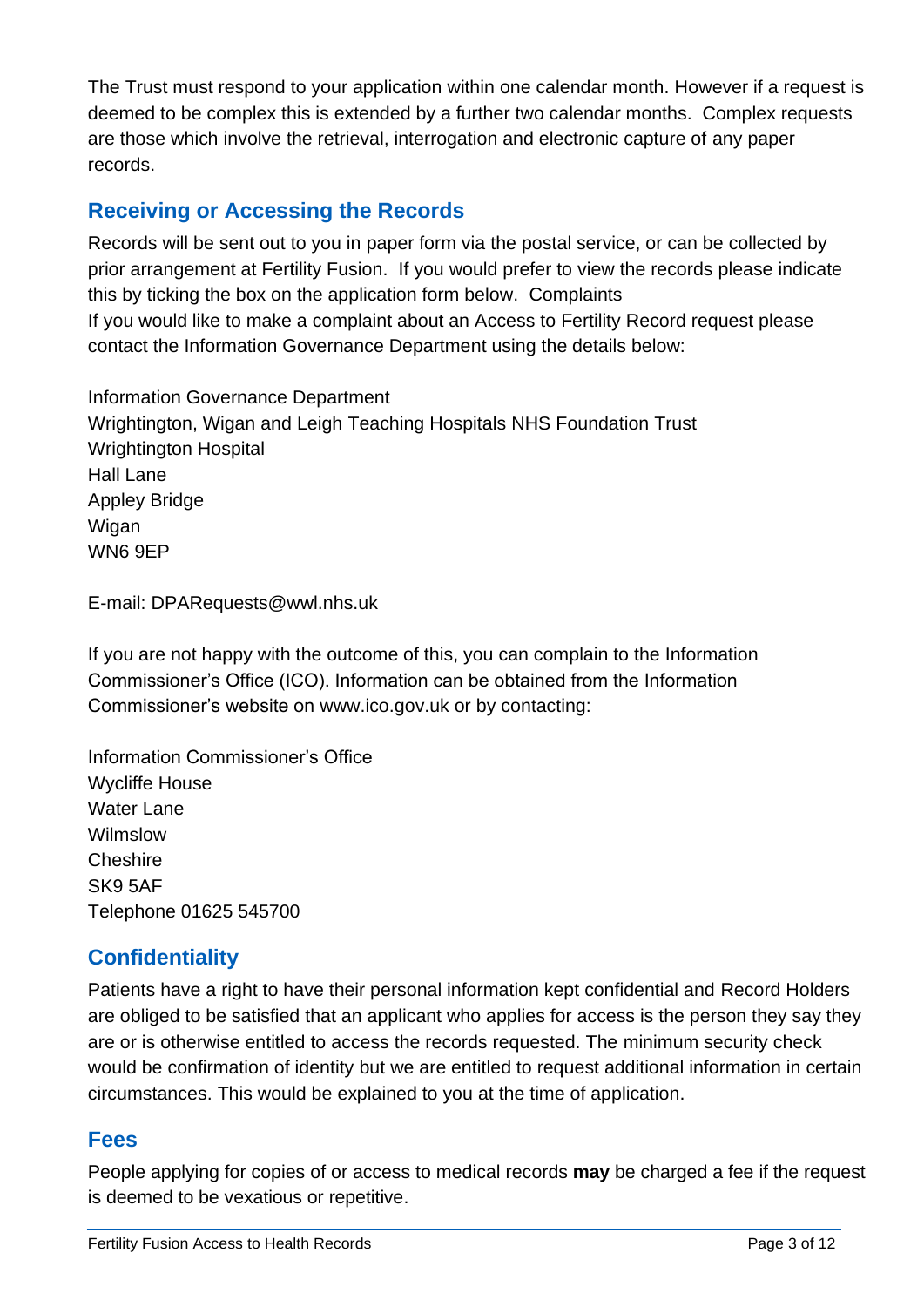## **Comments, Compliments or Complaints**

The Patient Relations/Patient Advice and Liaison Service (PALS) Department provides confidential on the spot advice, information and support to patients, relatives, friends, and carers.

## **Contact Us**

Tel: 01942 822376 (Monday to Friday 9am until 4pm)

The Patient Relations/PALS Manager Wrightington, Wigan and Leigh Teaching Hospitals NHS Foundation Trust Royal Albert Edward Infirmary Wigan Lane Wigan WN1 2NN

## **Ask 3 Questions**

Become more involved in decisions about your healthcare. You may be asked to make choices about your treatment. To begin with, try to make sure you get the answers to three key questions:

- 1. What are my options?
- 2. What are the positives and negatives of each option for me?
- 3. How do I get support to help me make a decision that is right for me?

## **How We Use Your Information**

For details on how we collect, use, and store the information we hold about you, please see patient information leaflet, Ref. **Corp 006** How we use your information, this can be found on the Patient Information Leaflets page on the Trust website, see details on the front cover.

This leaflet is also available in audio, large print, Braille, and other languages upon request. For more information, please ask in the department/ward.

© Wrightington, Wigan and Leigh Teaching Hospitals NHS Foundation Trust. All rights reserved. Not to be reproduced in whole or in part without the permission of the copyright owner.

#### **Call 111 first when it's less urgent than 999.**

Phone: 0808 802 1212 Text: 81212 www.veteransgateway.org.uk







**GOLD AWARD 2021** Proudly serving those who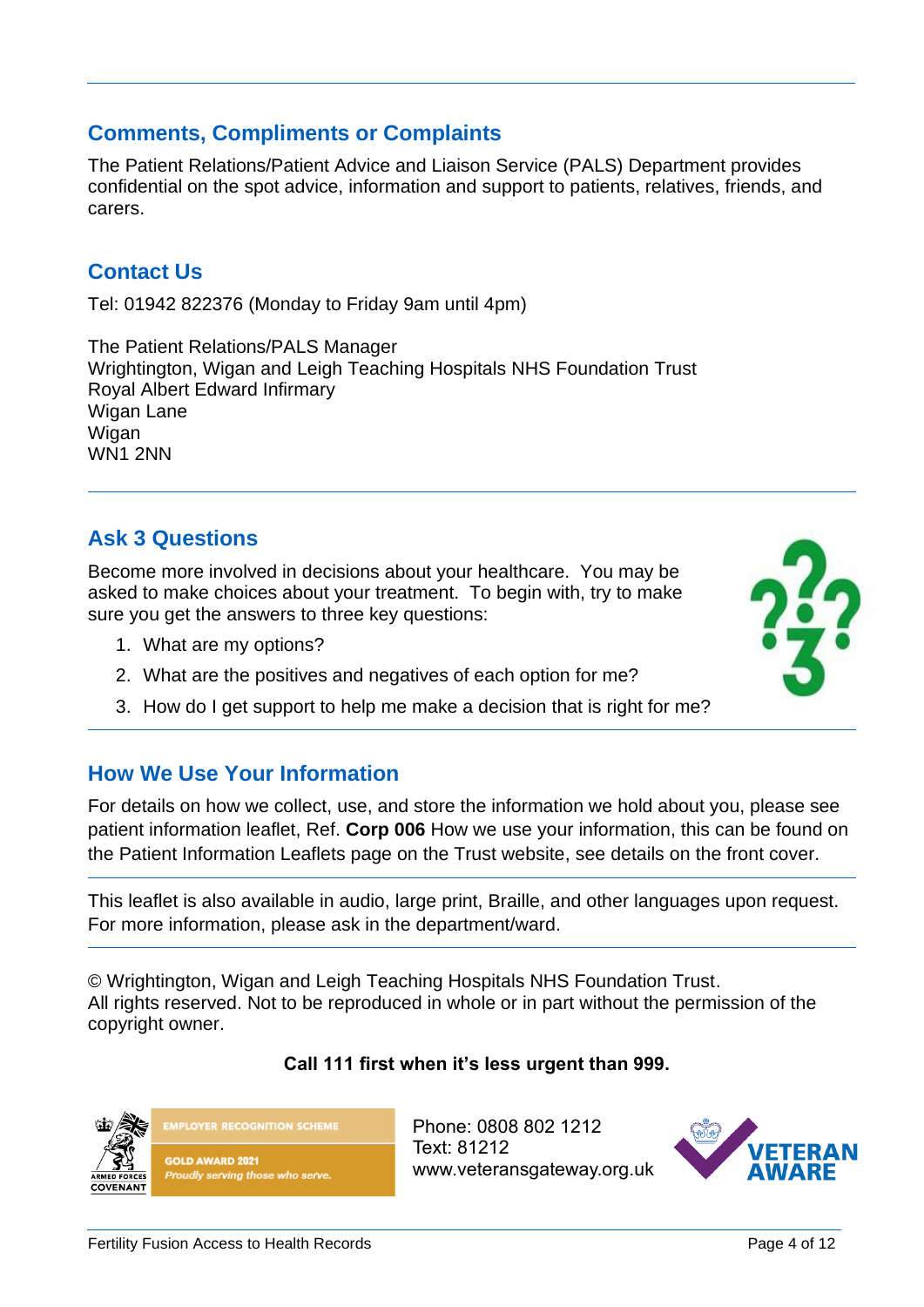Wrightington, Wigan and **Leigh Teaching Hospitals NHS Foundation Trust** 

# **Application Form to Request Access to Fertility Records**

Please read the accompanying guidance: "Access to Fertility Records Information Leaflet" regarding the rights of access together with charges that may be associated with your application, to assist you in completing this application form.

| <b>DETAILS OF APPLICANT: Partner 1</b> |                                          |          |  |  |  |  |
|----------------------------------------|------------------------------------------|----------|--|--|--|--|
| Surname:                               | Forename(s):                             |          |  |  |  |  |
| <b>Address:</b>                        |                                          |          |  |  |  |  |
| <b>Email address:</b>                  |                                          |          |  |  |  |  |
| <b>Telephone</b><br>number:            | May we leave an answer<br>phone message? | Yes / No |  |  |  |  |

#### **Please tick the appropriate boxes:**

- $\Box$  I am the patient and over the age of 16 years.
- $\Box$  I am acting on behalf of the patient (aged over 16). Please be advised that you will need to provide proof that you have power of attorney or are the legal representative.
- $\Box$  I am the deceased patient's personal representative and attach either letters of administration or a grant of probate
- $\Box$  I have a claim arising from the patient's death and wish to access information relevant to my claim on the grounds that:

................................................................................................................................................. ................................................................................................................................................. ................................................................................................................................................. ................................................................................................................................................. Name of Patient: ..................................................................................................................... Signature: ................................................................................................................................

#### **DETAILS OF THE PATIENT:**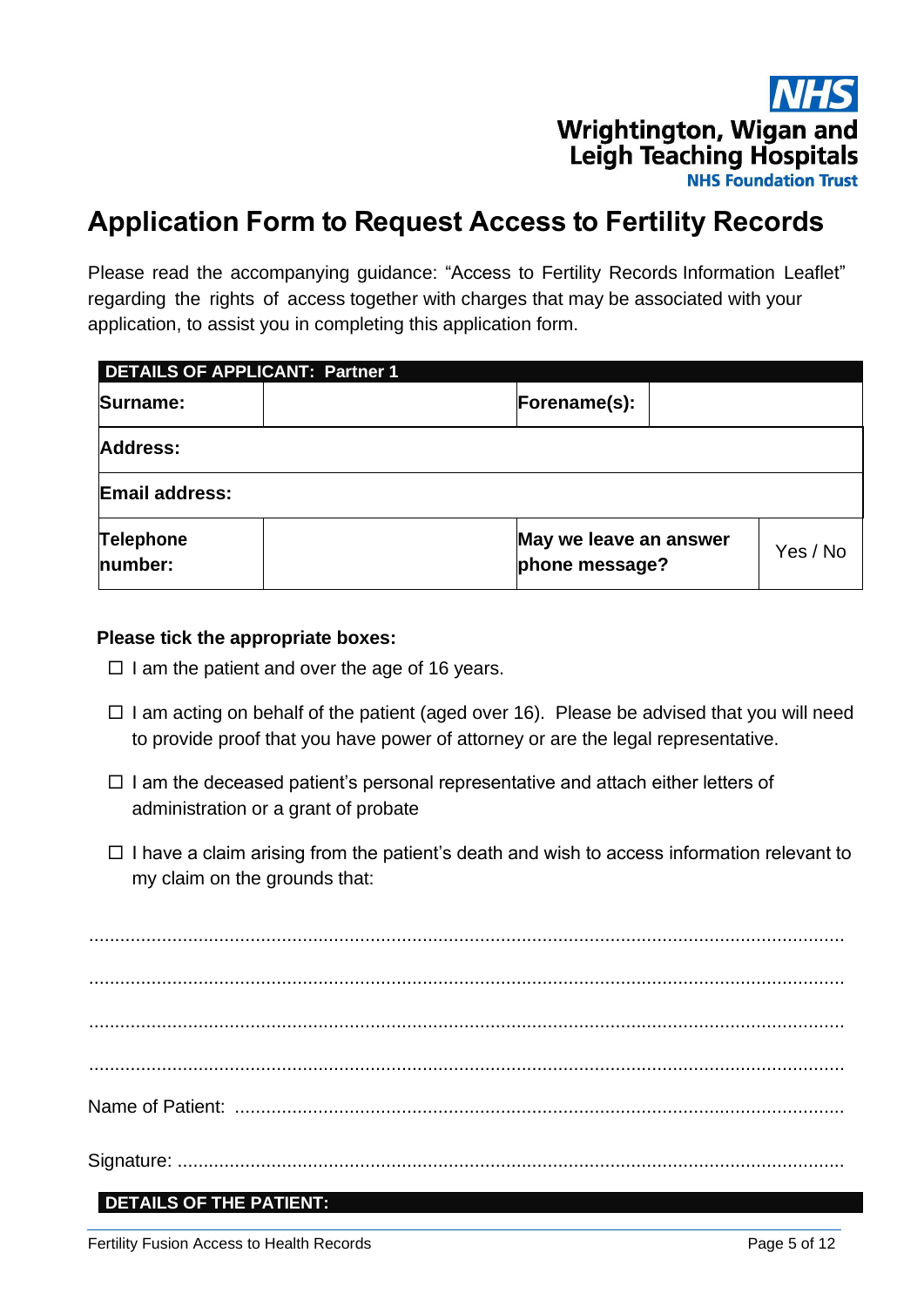| Surname:           |  |  |        | Forename(s): |                            |                      |
|--------------------|--|--|--------|--------------|----------------------------|----------------------|
| Address:           |  |  |        |              |                            |                      |
| Date of birth:     |  |  | Title: |              |                            | <b>Male / Female</b> |
| <b>NHS number:</b> |  |  |        |              | <b>Hospital</b><br>number: |                      |

If the name and / or address were different from above during the time period(s) to which the application relates - please give details below:

| <b>PREVIOUS DETAILS:</b>    |    |    |
|-----------------------------|----|----|
| <b>Previous</b><br>Surname: | 1) | 2) |
| <b>Previous</b><br>Address: | 1) | 2) |
|                             |    |    |
|                             |    |    |
| Applicable<br>Dates:        |    |    |

Do you wish to arrange an appointment to view the original records in the presence of a member of staff? Please note this will be a member of the Information Governance Team who is not medically trained.

YES / NO

Has the patient attended the fertility centre within the past 40 days?

YES / NO

...............................................................................................................................................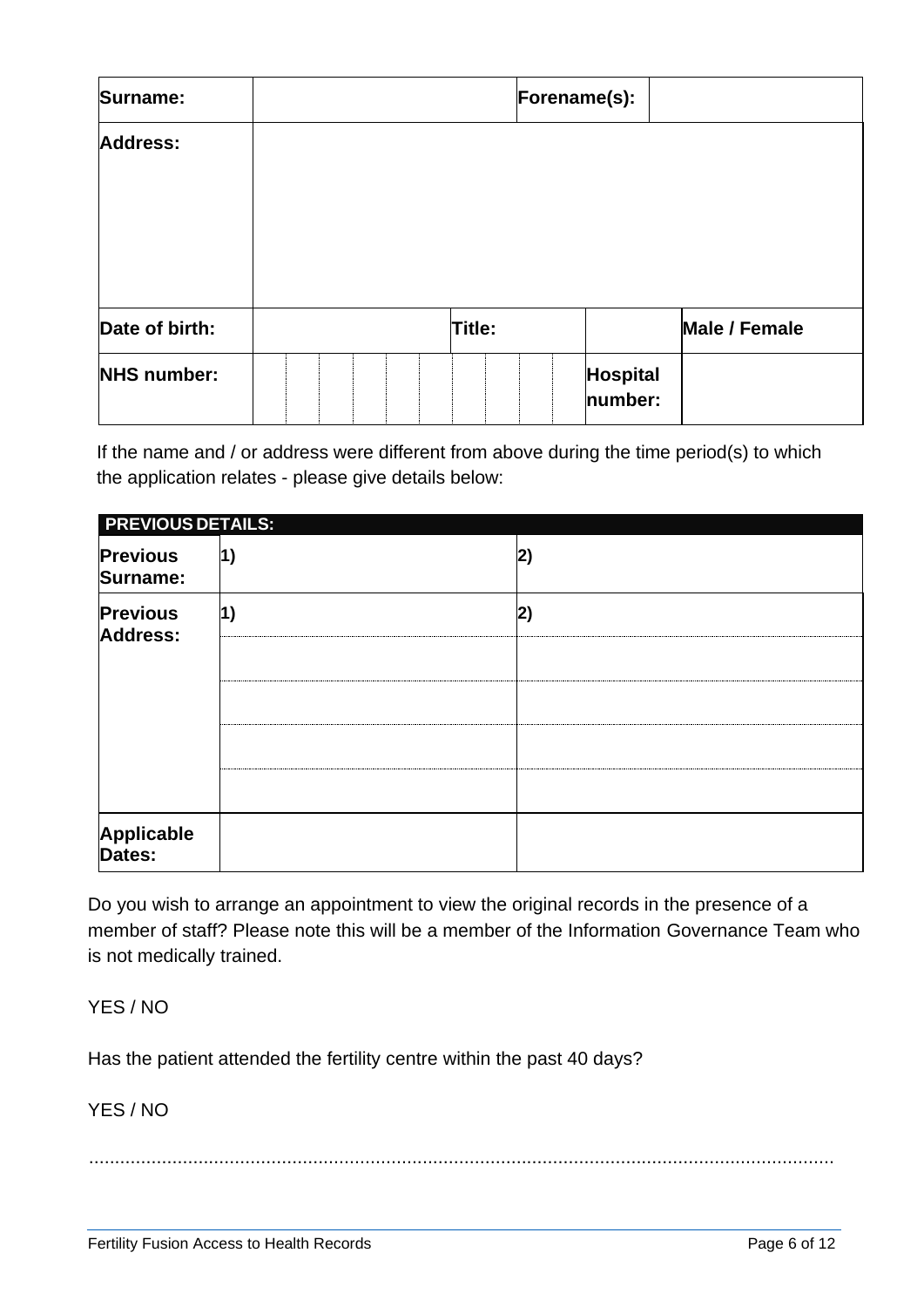In order that we can process your application request efficiently would you please advise us if this application is in connection with an ongoing complaint against the Trust?

YES / NO

If yes, please enter your complaint reference number below:

...............................................................................................................................................

## **Declaration**

I declare that the information supplied above is correct to the best of my knowledge and that I am entitled to apply for access to the above record(s) under the terms of the Data Protection Act 2018.

I enclose two forms of identification one of which is a photocopy of photographic identification, e/g passport, driving licence, the other is a utility bill dated within the last 12 months of date of application.

**We cannot process your application without proof of identity.**

**Signature:** ............................................................................................................................

**Date:** .....................................................................................................................................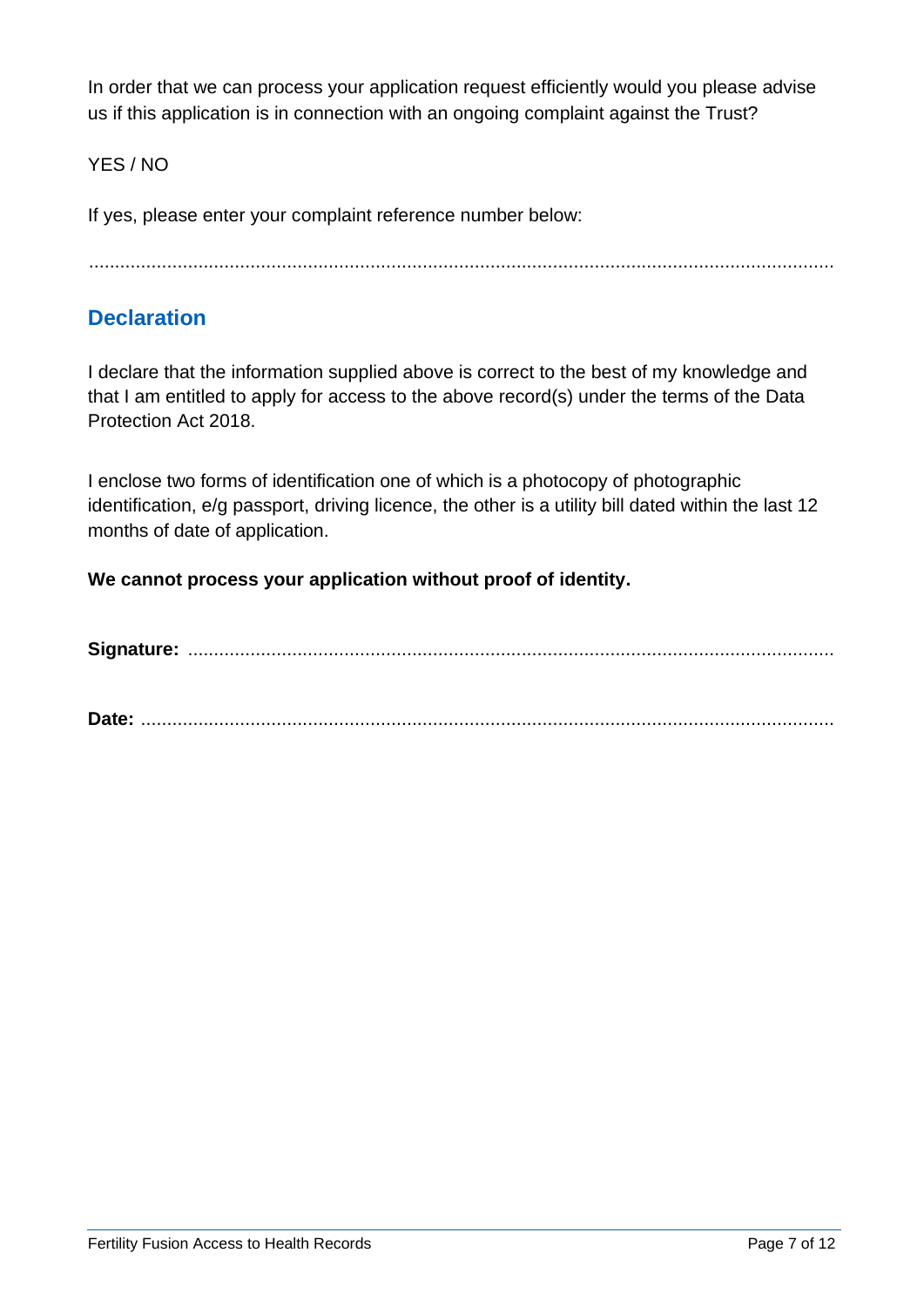Please use this space to write notes or reminders.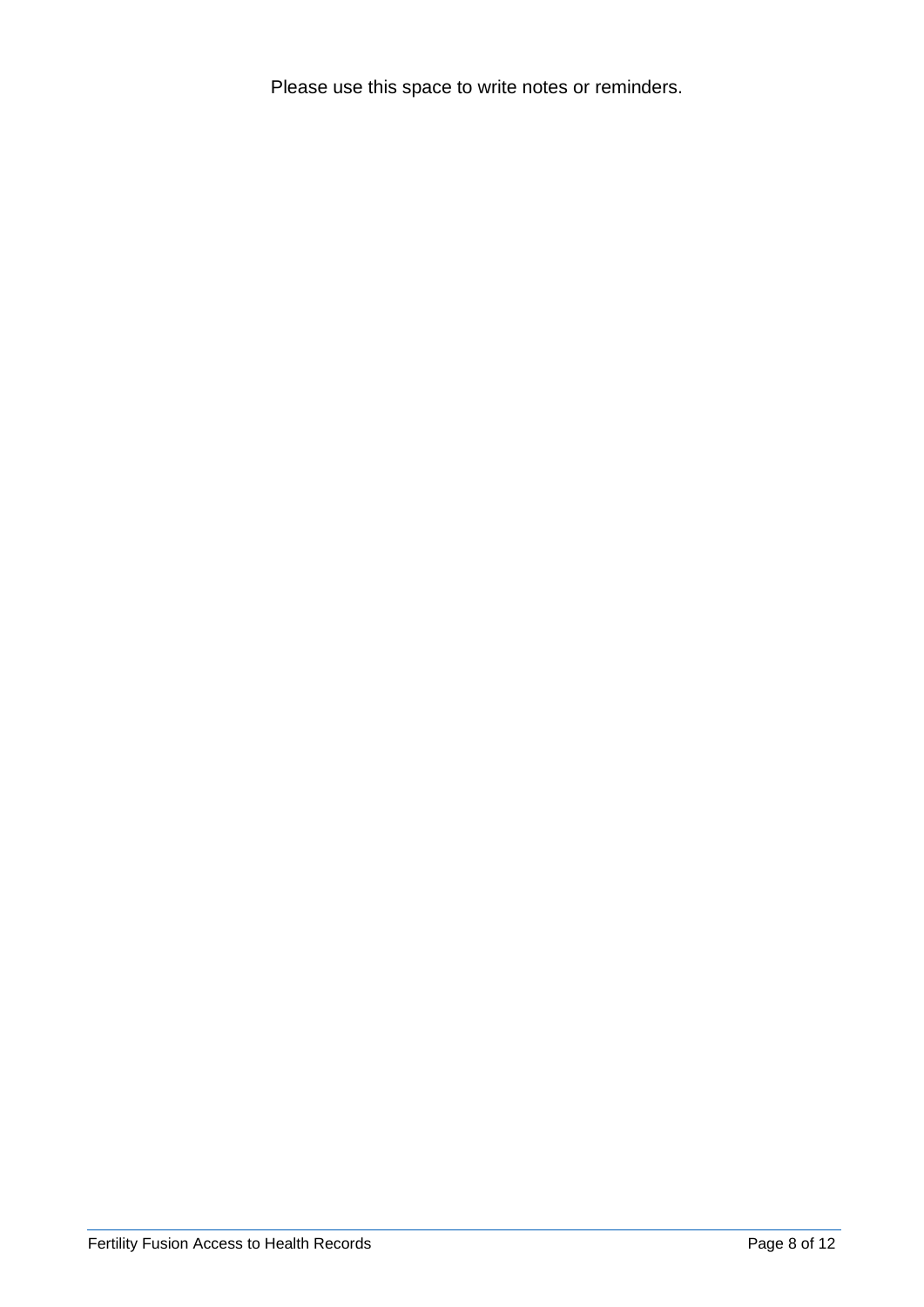

# **Application Form to Request Access to Health Records**

Please read the accompanying guidance: "Access to Fertility Records Information Leaflet" regarding the rights of access together with charges that may be associated with your application, to assist you in completing this application form.

| <b>DETAILS OF APPLICANT: Partner 2</b> |                                          |  |          |  |  |
|----------------------------------------|------------------------------------------|--|----------|--|--|
| Surname:                               | Forename(s):                             |  |          |  |  |
| Address:                               |                                          |  |          |  |  |
| <b>Email address:</b>                  |                                          |  |          |  |  |
| Telephone<br>number:                   | May we leave an answer<br>phone message? |  | Yes / No |  |  |

#### **Please tick the appropriate boxes:**

- $\Box$  I am the patient and over the age of 16 years.
- $\Box$  I am acting on behalf of the patient (aged over 16). Please be advised that you will need to provide proof that you have power of attorney or are the legal representative.
- $\Box$  I am the deceased patient's personal representative and attach either letters of administration or a grant of probate
- $\Box$  I have a claim arising from the patient's death and wish to access information relevant to my claim on the grounds that:

................................................................................................................................................. ................................................................................................................................................. ................................................................................................................................................. Name of Patient: ..................................................................................................................... Signature: ................................................................................................................................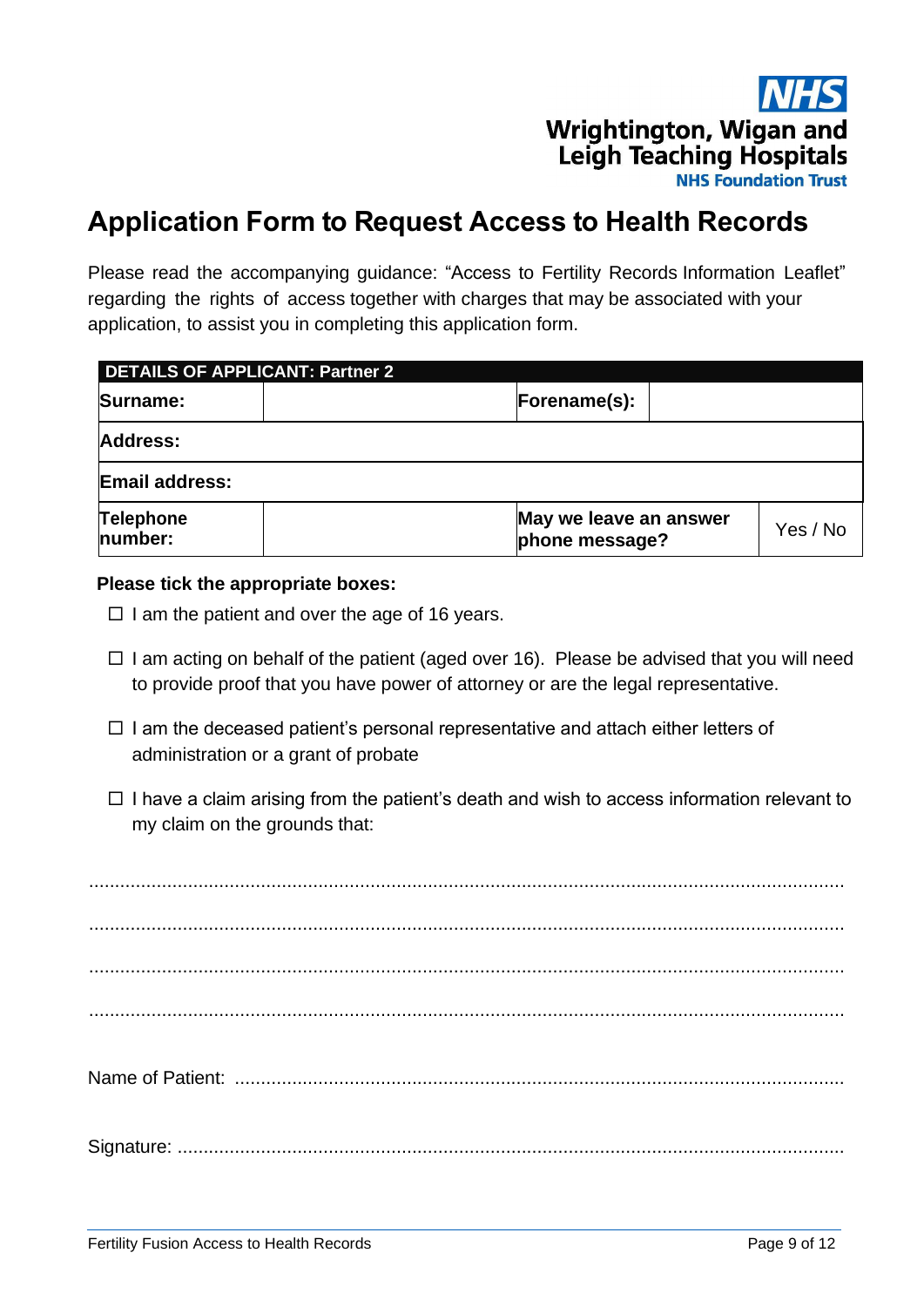| <b>DETAILS OF THE PATIENT:</b> |        |              |                     |                    |
|--------------------------------|--------|--------------|---------------------|--------------------|
| Surname:                       |        | Forename(s): |                     |                    |
| <b>Address:</b>                |        |              |                     |                    |
| Date of birth:                 | Title: |              |                     | <b>Male/Female</b> |
| <b>NHS number:</b>             |        |              | Hospital<br>number: |                    |

If the name and / or address were different from above during the time period(s) to which the application relates - please give details below:

| <b>PREVIOUS DETAILS:</b>           |            |    |
|------------------------------------|------------|----|
| <b>Previous</b><br>Surname:        | $\vert$ 1) | 2) |
| <b>Previous</b><br><b>Address:</b> | 1)         | 2) |
| Applicable<br>Dates:               |            |    |

Do you wish to arrange an appointment to view the original records in the presence of a member of staff? Please note this will be a member of the Information Governance Team who is not medically trained.

YES / NO

I would prefer to receive the records as paper copies.

YES / NO

Has the patient attended the fertility centre within the past 40 days?

YES / NO

...............................................................................................................................................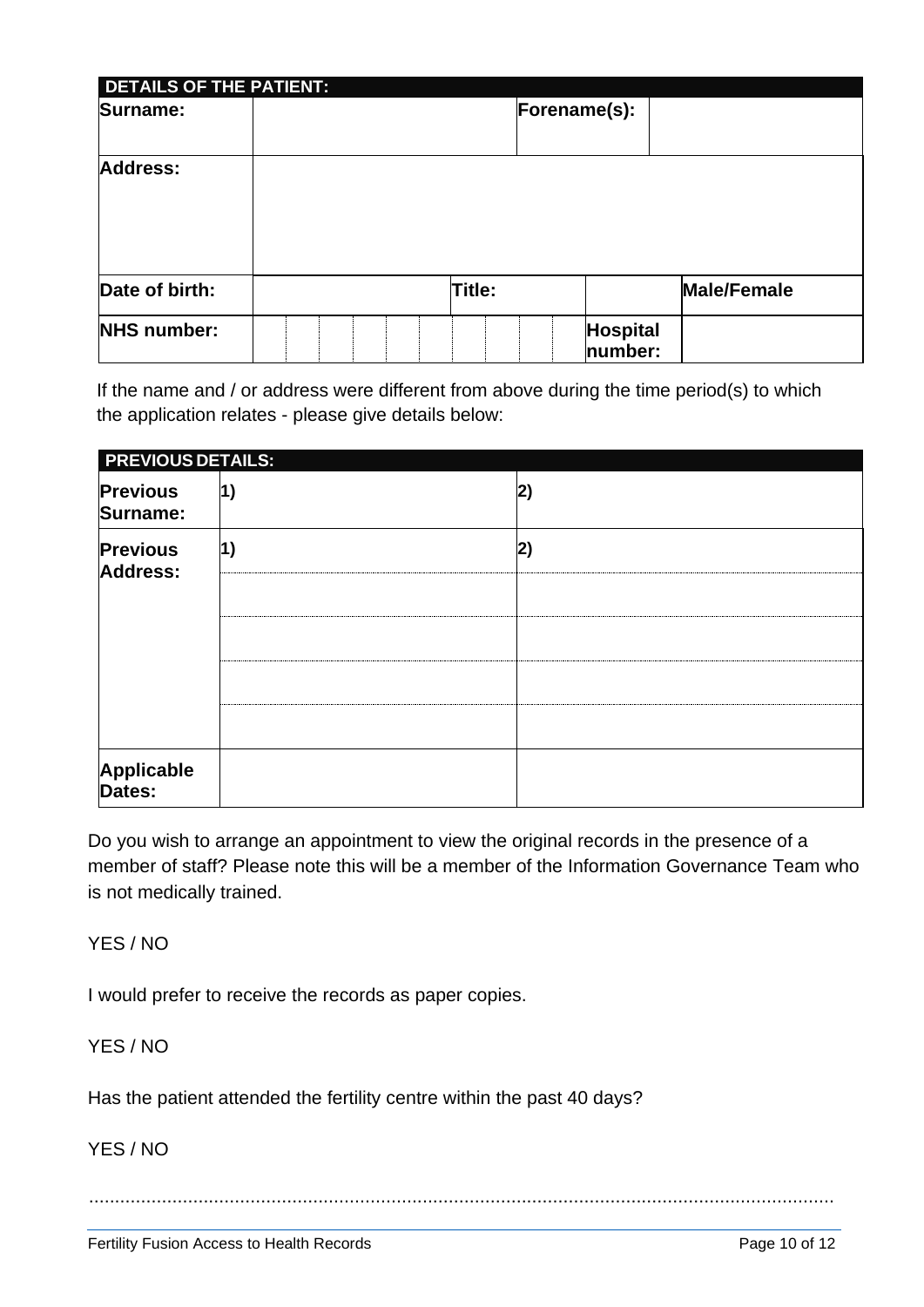In order that we can process your application request efficiently would you please advise us if this application is in connection with an ongoing complaint against the Trust?

#### YES / NO

If yes, please enter your complaint reference number below:

...............................................................................................................................................

## **Declaration**

I declare that the information supplied above is correct to the best of my knowledge and that I am entitled to apply for access to the above record(s) under the terms of the Data Protection Act 2018.

I enclose two forms of identification one of which is a photocopy of photographic identification; the other is a utility bill dated within the last 12 months of date of application.

#### **We cannot process your application without proof of identity.**

**Signature:** ............................................................................................................................

**Date:** .....................................................................................................................................